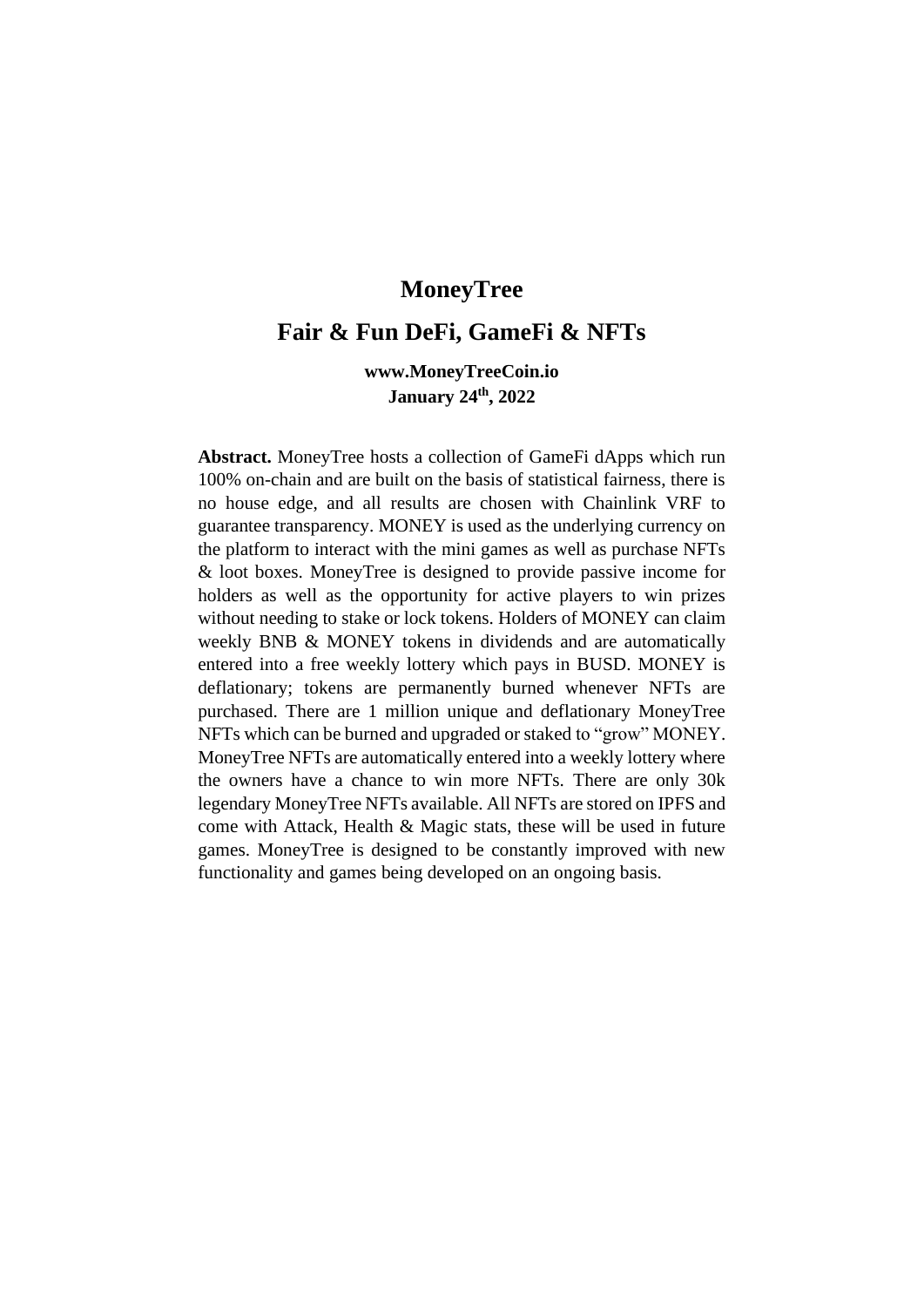## **1 Blockchain Gaming**

### **1.1 On-Chain GameFi**

Blockchain provides a unique framework for game development, offering advantages such as ownership of in-game assets and verifying the integrity of actions and processes. It also, however, comes with challenges, transactions on the blockchain can be costly, time consuming and unpredictable. Developers often choose to take a semi-centralised approach in which certain actions or assets are stored on the blockchain whilst the bulk of the processing is computed by an offchain centralised server.

MoneyTree has been built to be fully transparent with all processes running entirely on the blockchain. Users have the ability to independently ensure that the logic used to process the games are as intended, with no interference from  $3<sup>rd</sup>$  party inputs such as API dependencies or malicious users. The end user is able to interact with the MoneyTree dApps using the web3 integrated UI provided on the website or by directly interacting with the blockchain through an explorer such as BSCScan.com.

There is a collection of GameFi dApps available to play within the MoneyTree platform from launch. The games offer users with the chance to win more MONEY tokens or NFTs in a statistically fair environment, with no houseedge. Traditional luck-based games such as those seen within casinos are designed to generate profit for the central body which runs the casino, players are always at an overall disadvantage. Hosting the games on the blockchain allows the end user to pay for the operating costs i.e., the transaction when placing a bet or claiming a prize. This allows for the process to operate independently of a central governing body and hence there is no need for a house edge, players can keep all of the prizes and pay for all of the fees to run the underlying computation.

#### **1.2 NFTs**

Non-Fungible Tokens (NFTs) further widen the applications and use cases of blockchain. By utilizing NFTs, both digital and physical items can be assigned ownership on the blockchain as well as any additional metadata. This capability can make many processes more efficient and remove the need for a "man in the middle," an example of this is transferring the rights to a digital asset without the need for an intermediate party or 3 escrow system. It also ensures that ownership cannot be tampered with and no longer has a central point of failure.

A number of NFT collections have been created and deployed, these NFTs are often collected or traded. An issue often seen with current NFT collections is the underlying infrastructure, most NFT collections are stored in a centralized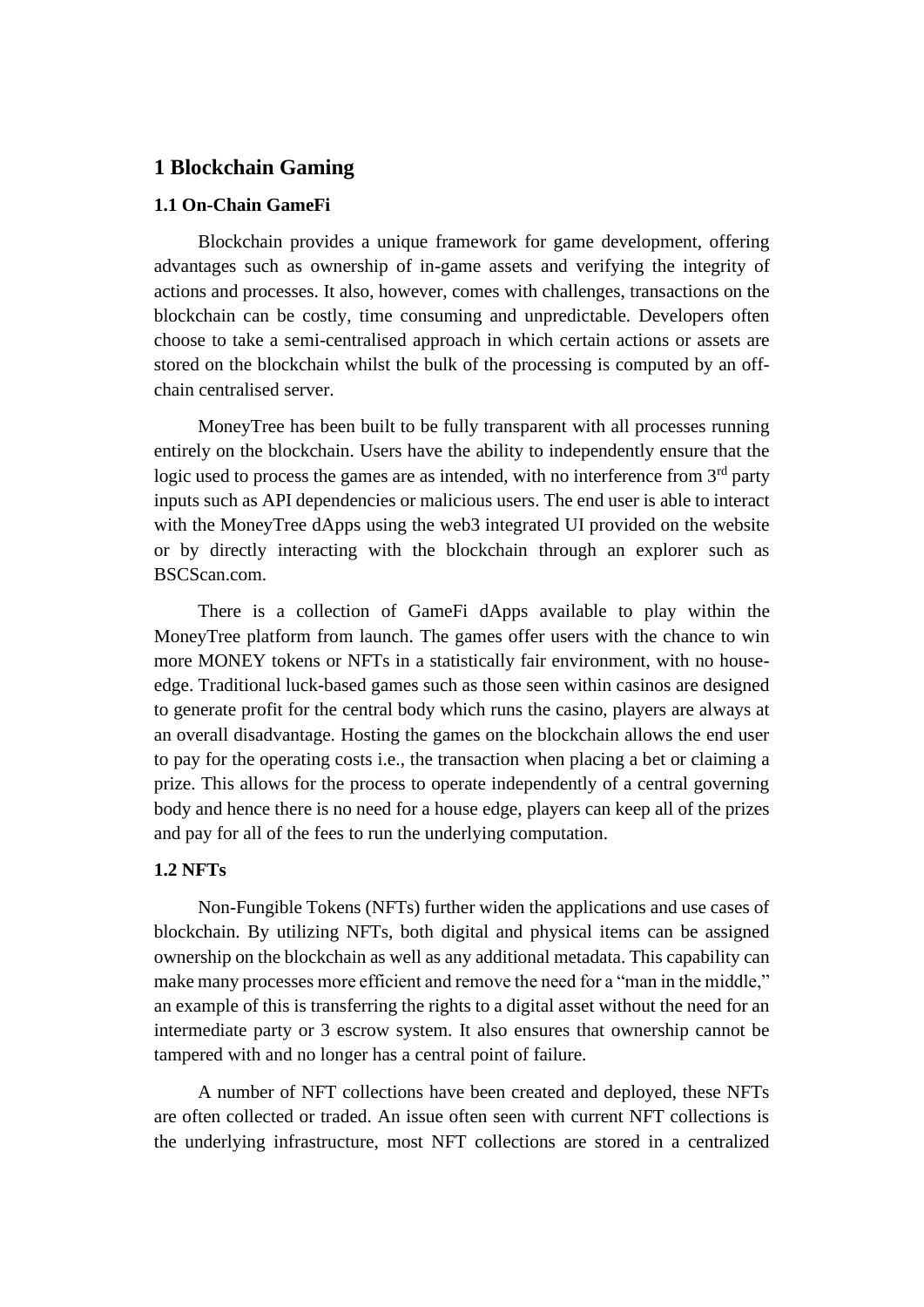server, for example, on the cloud. Whilst ownership of these assets is recorded on the blockchain, the underlying digital asset (NFT) can be edited in the back end, therefore editing the supposedly immutable asset that the user purchased.

A solution to ensuring that NFT collections cannot be tampered with is utilizing the Interplanetary File System (IPFS.) IPFS is a distributed framework for storing files across a cluster of nodes. Every item added to IPFS is encoded, this ensures that if any malicious node attempts to edit the file, the encoded hash would not match and hence the wider network would reject this file. IPFS operates in a similar fashion to the blockchain and is an ideal method to store NFTs where ownership is stored on the blockchain. MoneyTree stores all one million generated NFTs on IPFS to guarantee the availability of the NFTs as well as to provide absolute assurance that no NFTs can be tampered with.

The MoneyTree NFTs come with additional functionality over and above being able to assign ownership on the blockchain, this can be thought of as NFT 2.0. Every NFT comes with Metadata including an attribute list containing attack, health, and magic stats. The NFTs are deflationary and can be burned and upgraded to rarer NFTs, this process permanently takes the NFTs out of circulation and assigns the burn address as the owner. The NFTs can also be staked to claim weekly MONEY tokens in dividends, all NFTs are also automatically entered in to a free weekly NFT lottery. The MoneyTree NFT contract utilises a proxy, additional utility and functionality will continue to be added whilst existing metadata will remain immutable.

#### **1.3 Fairness**

MoneyTree has a fair launch on Oct-16-2021 with no pre-sale. An anti-whale measure was active for the first 24H to prevent an unfair distribution of tokens by limiting the maximum transaction size. The initial liquidity added to PancakeSwap was immediately burned ensuring indefinite liquidity for users and the developer wallet has been locked until 2024 with DxSale to provide further confidence to investors.

Many of the existing games involve some element of chance, obtaining a true source of randomness on the blockchain is typically unachievable. Most smart contracts will revert to using a pseudo-random which can either be known in advance or can be manipulated by miners. MoneyTree integrates with Chainlink VRF throughout the platform ensures that a true source of randomness can be obtained on-chain. This service is provided by the network of Chainlink nodes and can be validated by users.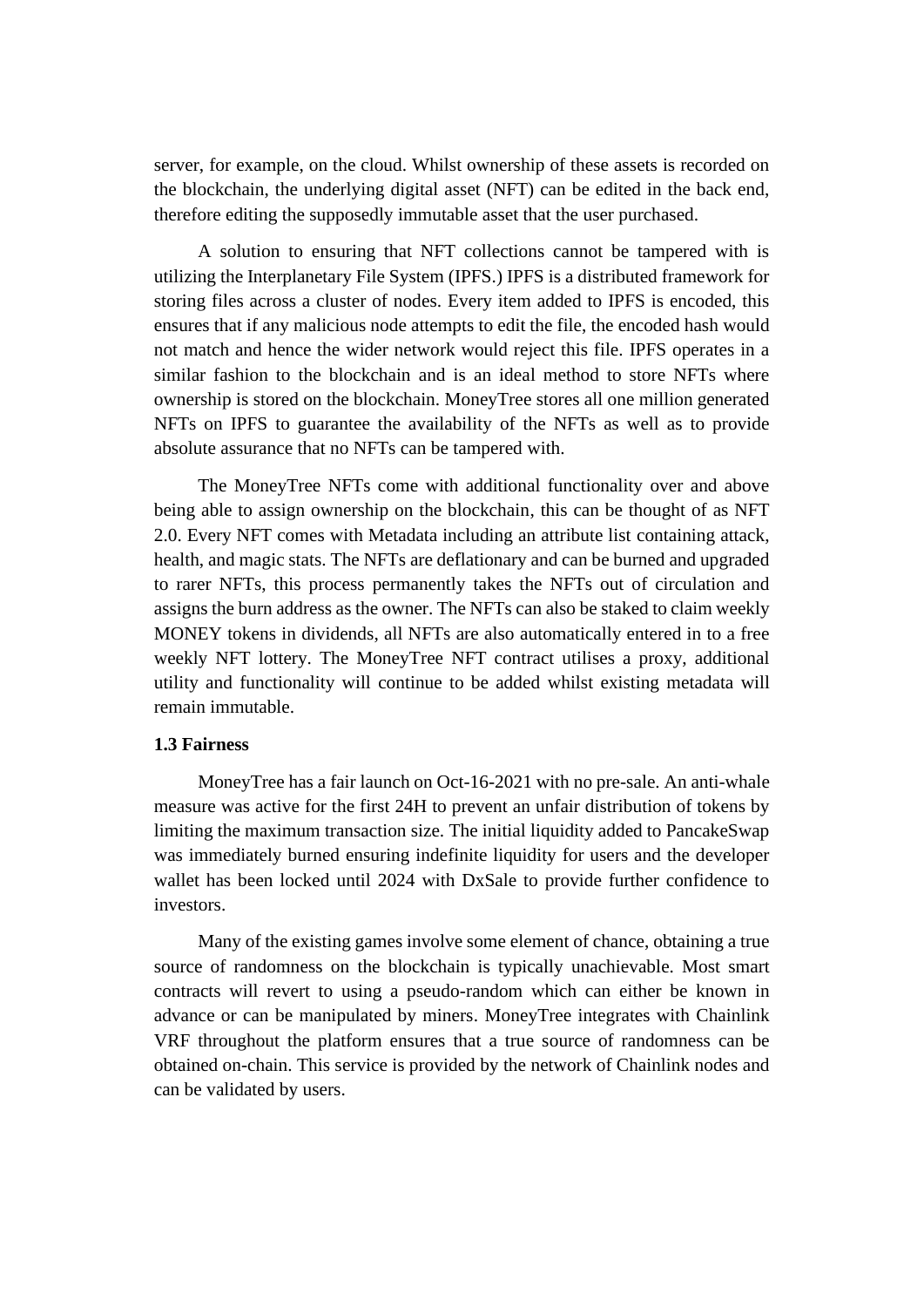Given the decentralised nature of the MoneyTree platform, the luck-based games are designed with no house-edge. Removing the house-edge gives end users the chance to bet tokens without a statistical disadvantage, in theory a user's balance will always average out the same since no cut is taken and all of the games provide a fair chance. Statistically fair games of chance are only possible in a blockchain environment where operating costs are virtually zero apart from the transaction fees which can be paid by the end user.

The DeFi & GameFi applications are accessible to all users without discriminating against income. Games can be played with as few or as many tokens as the user pleases without affecting their chances of winning and prizes are always paid out in proportion to the number of tokens bet. All of the lottery processes take in to account each individual fraction of a token to ensure that even the smallest holders have a fair and mathematically proportional chance of winning.

#### **1.4 Transaction Fees**

All transactions involving MONEY apart from playing the games incurs a transaction tax, this tax is imperative to the tokenomics of MoneyTree and underpins the Defi & GameFi processes

| <b>PancakeSwap</b>  | <b>WhiteBIT</b>     |
|---------------------|---------------------|
| Buys: 6% slippage   | Withdrawals: 5% tax |
| Sells: 12% slippage | Deposits: 10% tax   |

Peer to peer transfers also incur a 10% transaction tax

The above taxes as well as the revenue received from purchases of NFTs or loot boxes are redistributed to holders in some manner, this can be in the form of dividends, burns or adding to the weekly lotteries. The splits are as follows:



*PancakeSwap Taxes*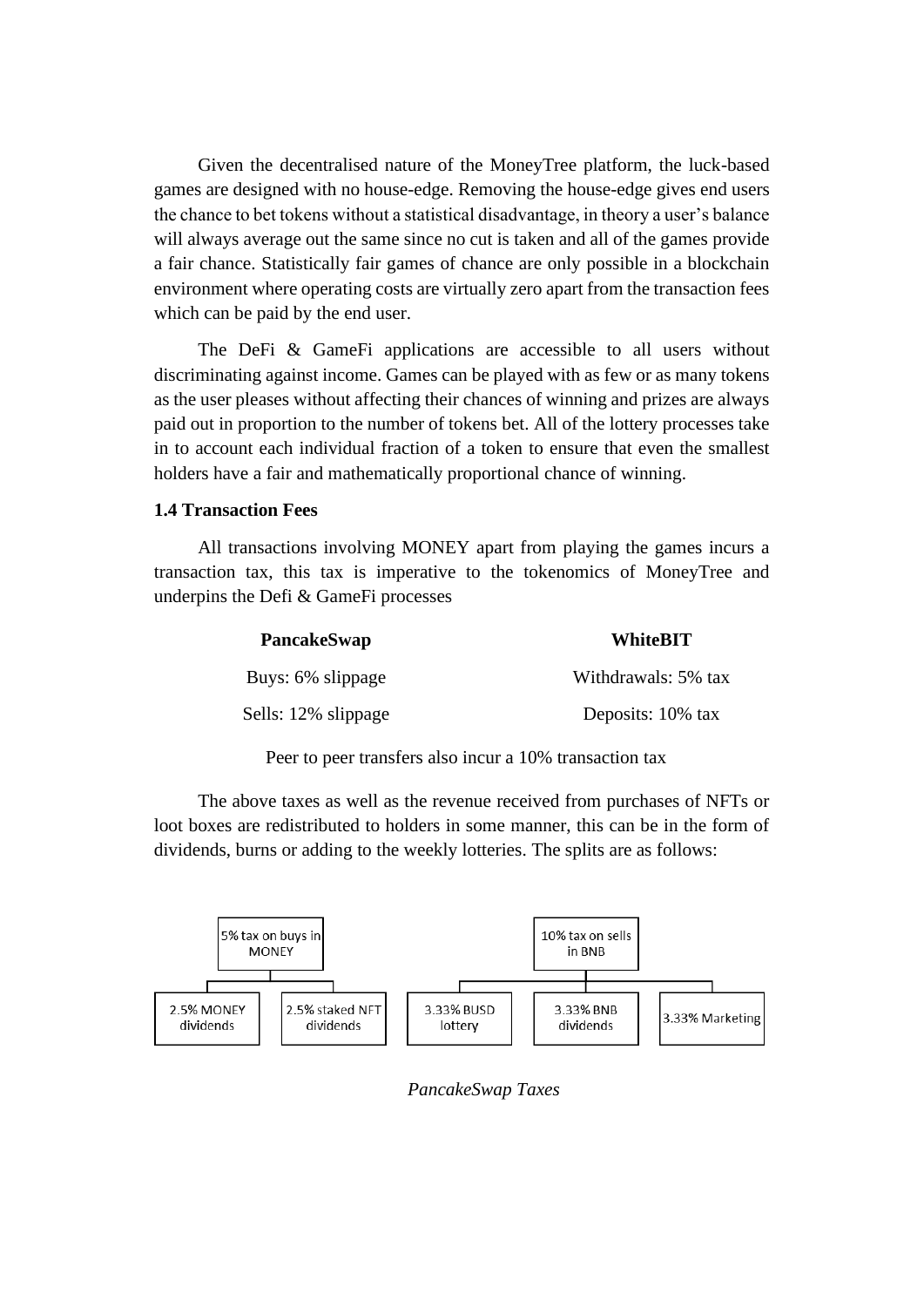

*NFT & Lootbox Revenue*

## **2 DeFi**

### **2.1 Dividends For Holders Of MONEY**

Holders of the MONEY token are eligible to claim dividends on a weekly basis without needing to stake or lock tokens, this allows users to benefit from passive income whilst maintaining the capability to play games. A snapshot of all balances is taken on a Monday at which point users are able to claim their share of the weeks dividends. The dividends can be claimed on a weekly basis or left to build up and claim after a prolonged period time to save on gas fees, dividends are stored on the blockchain like all MoneyTree processes and hence any owed dividends will never expire.

The dividends are derived from the transaction taxes as well as a split of the revenue generated from NFT purchases. The transaction tax prevents users from trying to purchase MONEY before the dividends snapshot and selling after as this would be unprofitable. When users claim their dividends it will send them their total owed MONEY tokens as well as the BNB dividends owed. Even holding 1 MONEY token would entitle you to claim dividends to ensure fairness, however, this would be exceptionally small as dividends are paid out in proportion to your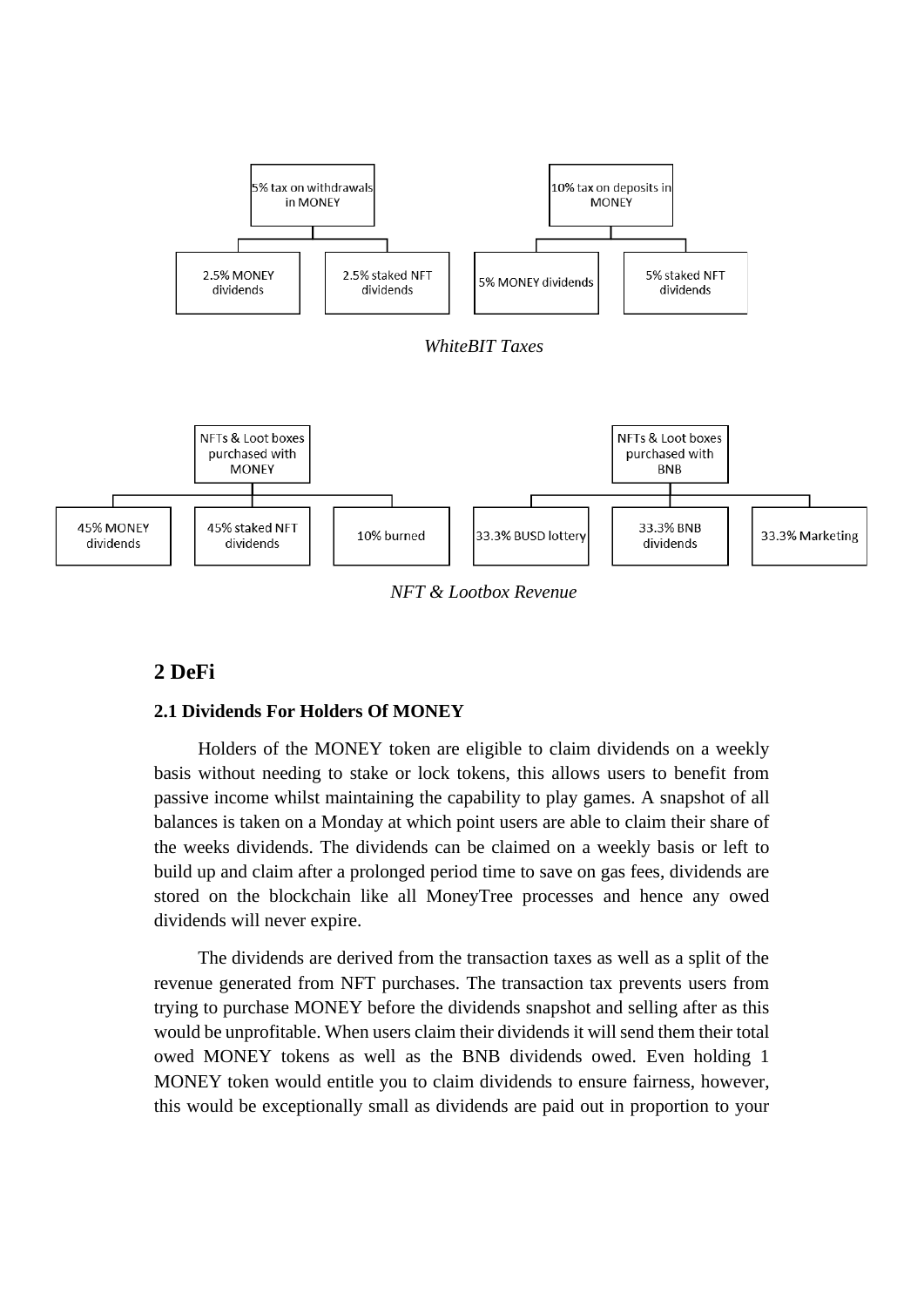holdings when compared to the total supply, excluding any official wallets or tokens held in exchanges. The formula for estimating your dividends is as follows:

$$
\frac{X\times D}{2\times \sum_{i=0}^n Y_i}
$$

*X = Tokens held by user*

*D = Total dividends in MONEY tokens*

*n = Supply of MONEY*

*Y = Holder of MONEY (excludes official wallets)*

## **2.2 Dividends For Staked NFTs**

All MoneyTree NFTs can be staked through the SMTNFT smart contract, an interface to this dApp is provided on the platform called "Grow \$MONEY" users are able to choose a number of NFTs to stake at once, the maximum number of NFTs that can be staked in one transaction is approximately 125, this is a gas limitation of the Binance Smart Chain network. If it is a users first time staking NFTs with MoneyTree they will need to first run an approve function to give the SMTNFT smart contract the rights to transfer their NFTs.

Once a user has staked NFTs they will automatically have SMTNFT tokens minted and sent to their address. The proportion of SMTNFT tokens that a user owns when compared to the overall supply provides an estimate for the percentage of the weeks dividends for staked NFTs that the user will be able to claim. Depending on the rarity of the NFT staked, the user will receiver a different amount of SMTNFT tokens, as follows:

- Common: 1 SMTNFT
- Uncommon: 2 SMTNFT
- Rare: 4 SMTNFT
- Epic: 8 SMTNFT
- Legendary: 16 SMTNFT

This once again ensures that users are able to claim dividends proportional to the number of NFTs staked and those who only have common NFTs are still included and able to benefit from staking without an additional bonus being added to rarer NFTs. As with Dividends for holders of MONEY, users do not have to claim every week and can instead leave these to build up. NFTs staked remain eligible for the NFT lottery. The formula for estimating your dividends is as follows:

$$
\frac{(\sum_{ix=0}^{nx} C_{ix}) + (2 \sum_{ix=0}^{nx} U_{ix}) + (4 \sum_{ix=0}^{nx} R_{ix}) + (8 \sum_{ix=0}^{nx} E_{ix}) + (16 \sum_{ix=0}^{nx} L_{ix}) \times D}{2 \times (\sum_{i=0}^{n} C_i) + (2 \sum_{i=0}^{n} U_i) + (4 \sum_{i=0}^{n} R_i) + (8 \sum_{i=0}^{n} E_i) + (16 \sum_{i=0}^{n} L_i)}
$$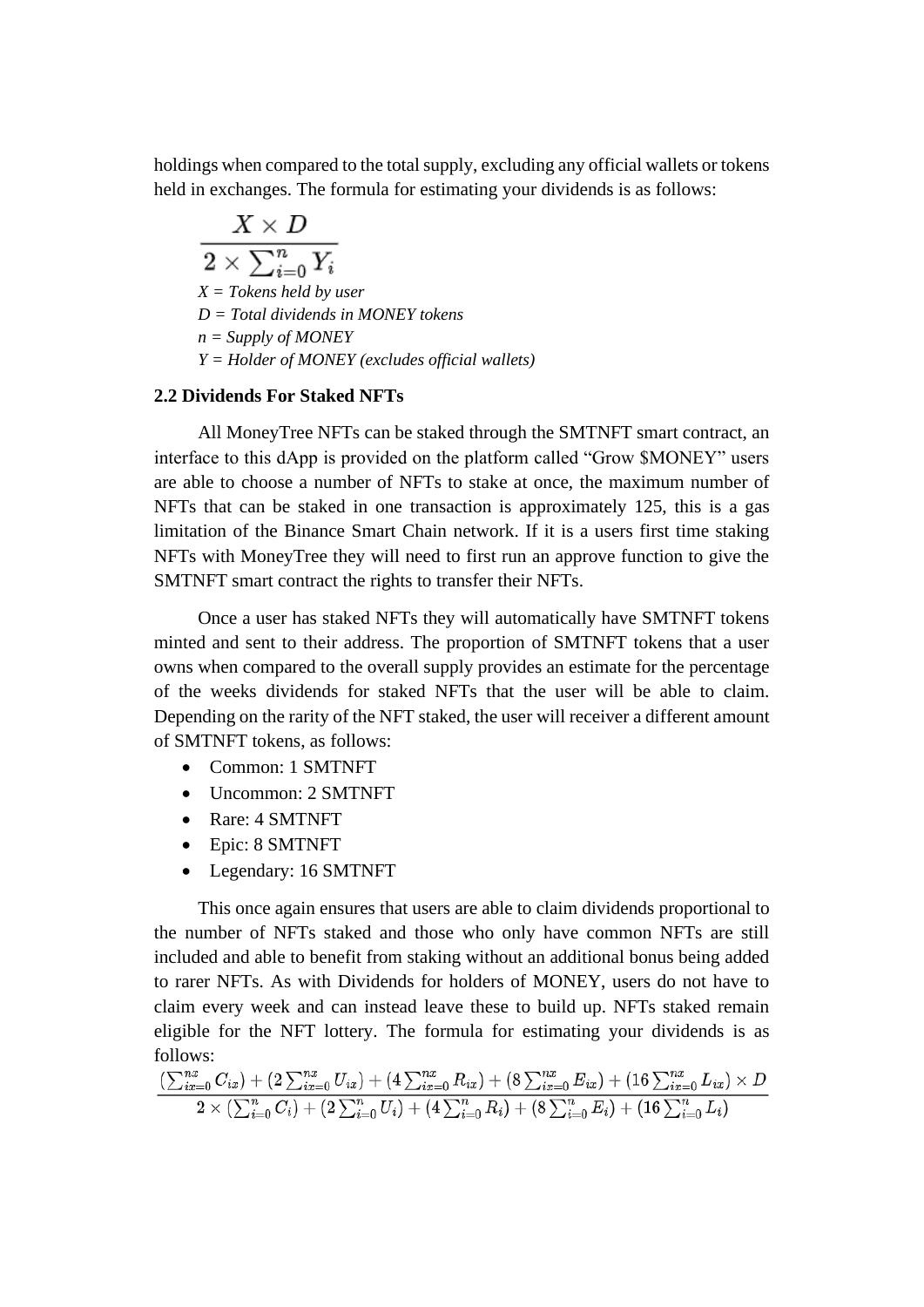*C = Common NFTs U = Uncommon NFTs*  $R = R$ *are NFTs*  $E = \text{Epic NFTs}$ *L = Legendary NFTs n = Supply of NFTs D = Total dividends in MONEY tokens nx = NFTs owned by holder*

### **2.3 BUSD Lottery**

Once a week on a Friday, the BUSD lottery runs. All holders of MONEY are automatically entered in to the lottery, nothing needs to be done to enter and there is no charge. Simply hold MONEY to enter for free, forever. The more MONEY tokens held, the higher the likelihood of winning this includes fractions of tokens. All official wallets and exchanges are automatically excluded. The BUSD lottery chooses 3 winners each week, the prize split is as follows:

- $1^{\text{st}}:67\%$
- $2<sup>nd</sup> : 22%$
- $\bullet$  3<sup>rd</sup> : 8 11%

All winners are automatically paid and do not need to claim their prizes, the winners are chosen using Chainlink VRF and the winners are sent BUSD to the same address which held the MONEY tokens. The lottery has extremely low operational costs when compared to traditional lotteries. Most blockchain based lotteries require manual entry or cost tokens to enter each week. The BUSD lottery for MoneyTree remains free forever and offers players the chance to win every week. Since the lottery pays out in BUSD it does not effect the token price, other lotteries which pay the winners in tokens tend to see a decrease in price as the winners cash out the prize.

As the market cap of MoneyTree grows so will the size of the weekly BUSD jackpot size, the lottery has been designed with the functionality to pay more users as the size increases. The MoneyTree BUSD lottery has been tested to scaled to over 1 million active holders and has the underlying design to become the decentralised global lottery system with minimal barriers to entry.

### **2.4 NFT Lottery**

Similar to the BUSD lottery, the NFT lottery runs every Friday and all holders of NFTs are automatically entered in to the lottery. Chainlink VRF is chosen by looking at the total supply of MoneyTree NFTs, including both staked and unstaked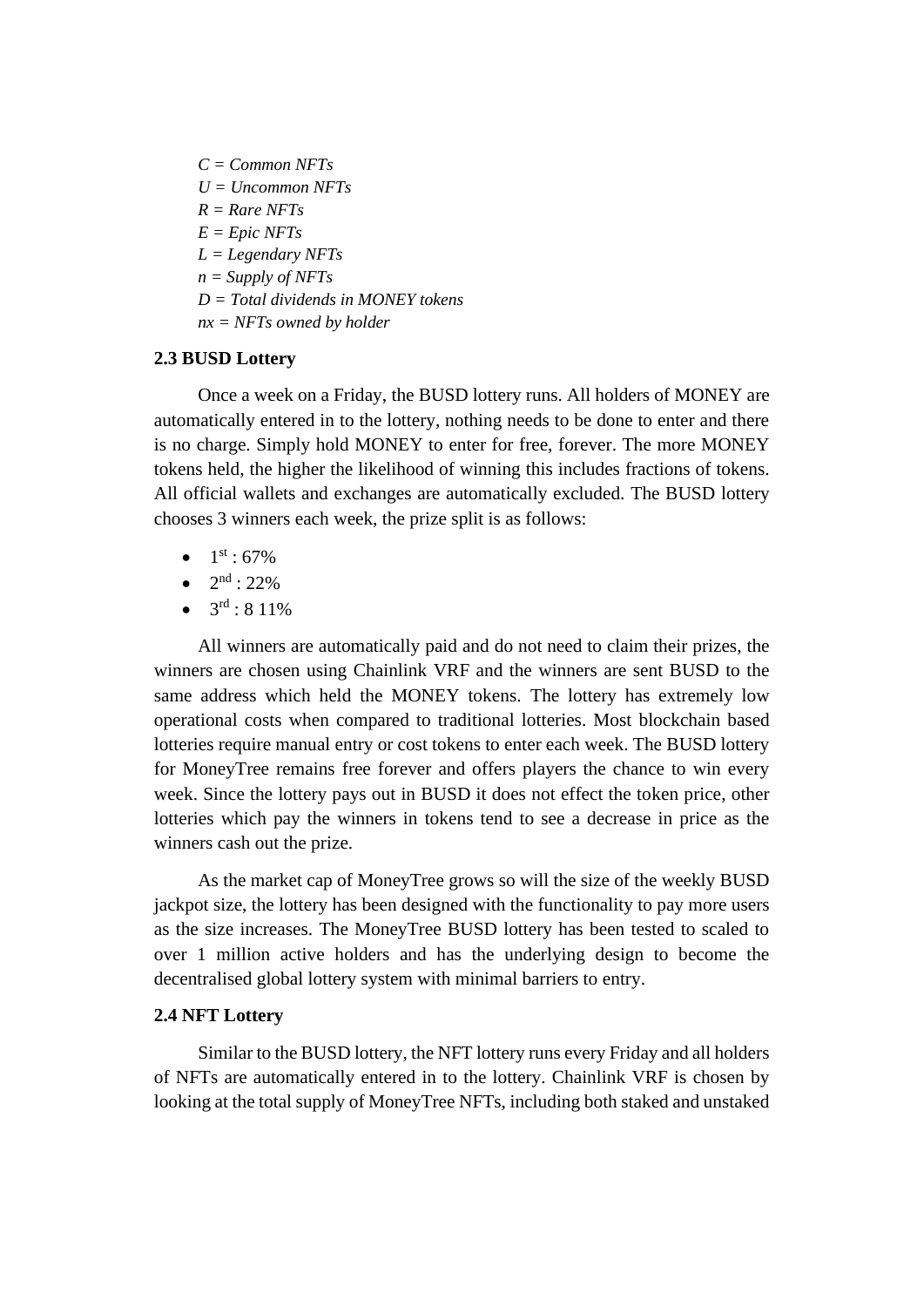NFTs. Winners automatically receive newly minted NFTs automatically to their account without needing to claim.

The rarity of the NFT impacts the prize that the winner receives. This ensures there is a fair and balanced reward to likelihood ratio for common and legendary NFT holders. The more NFTs held, the more likely a holder is to win, however, depending on the rarity of the NFT chosen the user will receive more or less NFTs as the prize, this provides users with a decision to make depending on their level of risk/reward. The split is as follows:

- Common: 1 NFT
- Uncommon: 2 NFTs
- Rare: 4 NFTs
- Epic: 8 NFTs
- Legendary: 16 NFTs

## **3 Money Tree dApps**

#### **3.1 Numberdome**

Numberdome is a chance based in which users have to choose 3 numbers from 1-5 each, Numberdome gives a 1 in 125 chance of winning. Each ticket to play costs 10k tokens and the number of tokens won if all numbers match is 1.25m tokens, ensuring statistical fairness. The prize of 1.25 million tokens is relatively low when compared to the overall supply and hence winners selling should make a relatively trivial impact on the price.

The winning numbers are drawn once a day using Chainlink VRF and the results are stored on the blockchain as well as published on the various social channels. Winners do not have to manually claim their prize as the game has been designed in such a way that when the numbers are drawn, any winners are automatically minted their 1.25m token prizes. Due to the statistically fair nature of the game and the fact that tickets purchased are burned, Numberdome does not affect the overall supply of MONEY but will cause occasional fluctuations around the current supply.

#### **3.2 Gridlock**

Gridlock is a simple game of chance that can be thought of as roulette but without the 0. Removing the 0 absolutely eliminates the house edge and provides users with a fair chance-based game. Gridlock is designed so that users can place as many tokens as they please, on as many different positions as they wish to, for the chance to win more tokens. All tokens placed will be automatically burned,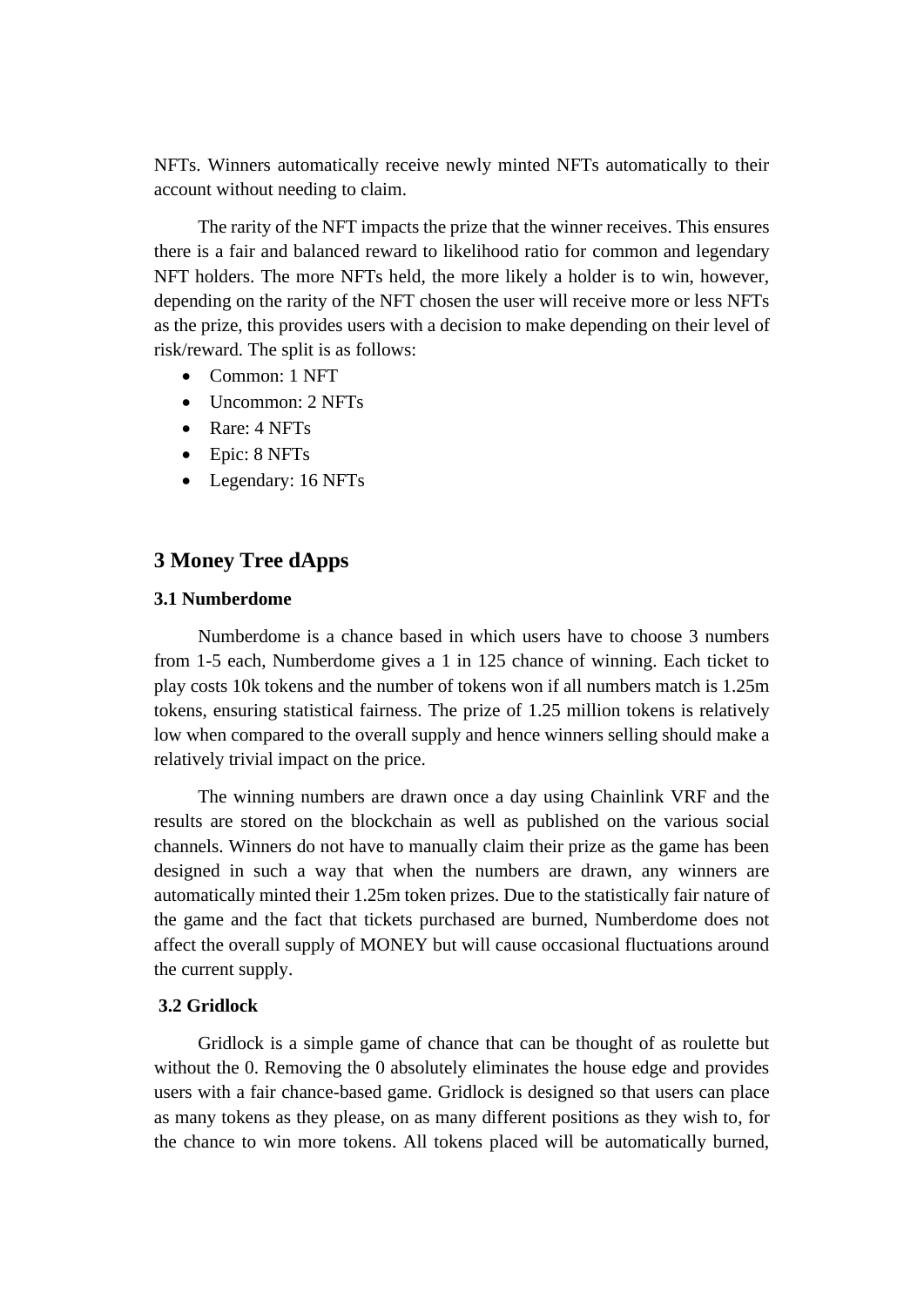however, if a user matches the daily winning number, the user will be minted  $12x$ the tokens placed on the winning number. Tokens placed between numbers, columns and rows will all be placed with the mathematically appropriate number for each spot, e.g if a user places 3 million tokens on row 1 it would be the equivalent of placing 1 million tokens on positions 1, 2, and 3. Translating these off-grid positions into an array of length 12 reduces the complexity of solidity and hence reduces gas cost for the end-user.

Given the lack of a "house-edge" in our game, if the user played 1 million games their overall balance would fluctuate but, on average, would stay the same. Similar games to gridlock often add an extra position to the board to skew the odds in the houses favour whereas all Money Tree games are no loss with no house edge.

#### **3.3 Versus mode**

Versus mode revolves around live events and lets users stake tokens against one another based on their predicted outcome of a binary event. The total pot from both sides is calculated once the event is completed and the winning side can claim a proportionate number of tokens to what they staked from the loser's pot. In essence,

Versus mode provides a platform for players to stake tokens on their side where the returns are determined by the opposition, instead of a centralized organization providing the odds. This provides a more transparent system where all the inputs and outputs are determined in a peer-to-peer fashion, given this, versus mode does not affect supply.

#### **3.4 Lucky Limbs**

Lucky Limbs is a statistically fair game of slots where users pay for the VRF cost and therefore are able to receive the results and prizes on demand. The process for playing Lucky Limbs involves running two transactions. The first transaction makes a call to Chainlink VRF and also maps the number of credits purchased to the user's address. The second call runs once VRF has provided the random number, the second transaction is used to process the VRF results and mint all owed \$MONEY tokens and NFTs to the player.

Given the prizes are sent to the player in the second transaction, there is no need to manually claim these rewards. The user interface provides a traditional slot machine style experience where the player can spin the machine, however, in the backend the entire process can be run on the blockchain by simply running the two transactions without interacting with the user interface whatsoever.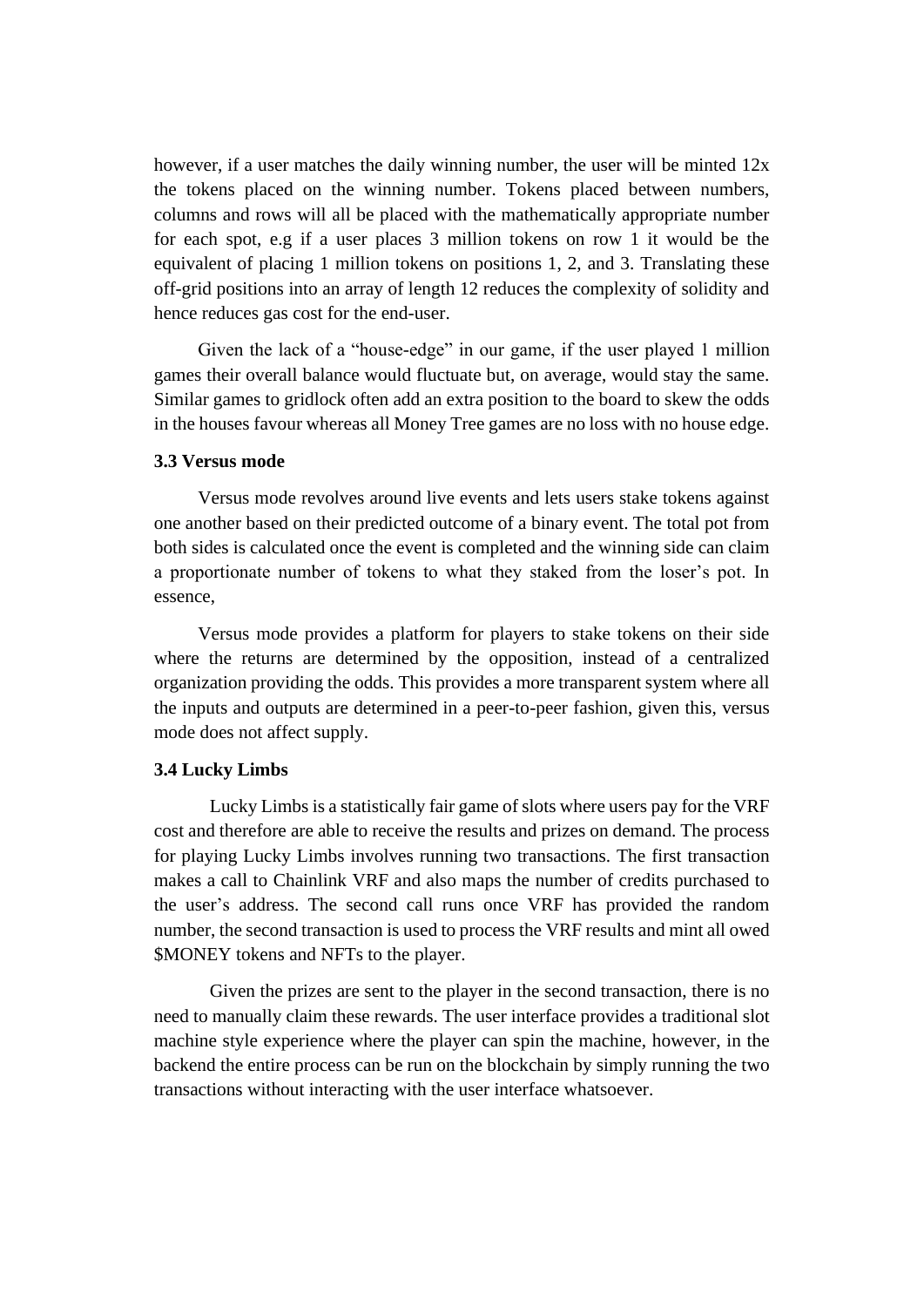The cost per credit is 3k \$MONEY tokens, to ensure the game does not affect the overall expected supply of \$MONEY, the prizes paid out amount to an average of 3k \$MONEY tokens per spin. Given that users can also win NFTs, 25k \$MONEY tokens are minted to the dividends wallet whenever this occurs. This ensures that the supply does not become extremely deflationary. Given that NFTs are assigned a value of 25k tokens (derived from the average lootbox purchased) this 25k must be taken into account when calculating the average prize of 3k tokens per spin. To ensure this is the case, the 25k tokens are split between \$MONEY and NFT dividends, as if the user purchased a lootbox.

The odds for Lucky Limbs have been validated through running simulations on Testnet. The results for over 100k simulations show that the credits users purchased is almost precisely equal to the number of tokens won  $+$  (NFTs won  $*$ 25k tokens) Given that 25k tokens are minted to dividends whenever an NFT is won, Lucky Limbs will contribute to the weekly dividends and will on average increase the size of the weekly dividends.

## **4 NFTs**

#### **4.1 Generation**

All one million Money Tree NFTs are created and deployed on launch. At first glance one million NFTs will seem like an exceptionally large number but the MoneyTree NFTs are deflationary with NFTs being burned whenever they are upgraded. The final position is likely to only have 30k legendary NFTs remaining. The NFTs also use a vast number of unique assets, there are over 4.5 trillion possible unique combinations. The 1 million NFTs are categorized into different rarities: Common, Uncommon, Rare, Epic & Legendary.

#### **4.2 Skills & Attributes**

All of the NFT attributes are stored as metadata following the standards recommended by OpenZeppelin. Each of the NFTs come with an attack, health & magic score. These scores are derived from the accumulative sum of the assets and the appropriate attack, health & magic score on each underlying asset. The overall NFT skills will be highly correlated with the overall rarity of the NFT, however, given they have been programmatically generated, there is always an element of randomness which could create exceptions to the rules. Future planned mini games will utilize the NFT's overall skills in-game.

#### **4.3 Storage & Security**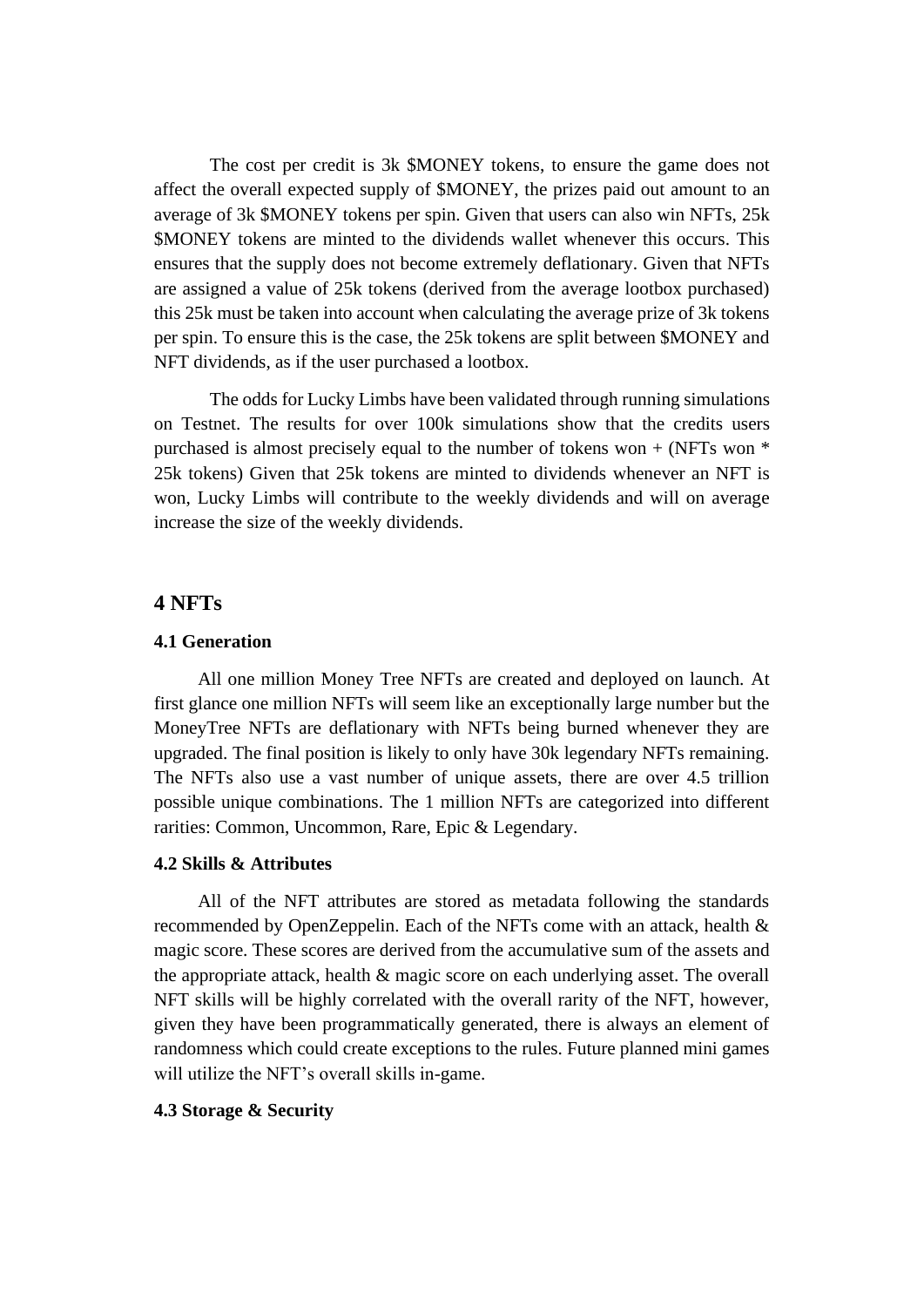NFTs are secured in the Interplanetary File System (IPFS), including their skills. All NFTs are pinned for a minimum of a 12-month contract by Pinata. These NFTs are uploaded within 1 directory, and all assigned a unique content identifier (CID). The CID is encrypted into the solidity to prevent any NFT outside the folder from being minted onto the blockchain. Many NFT collections will mint 10,000 to 20,000 on launch. However, given the 1 million NFTs and unorthodox upgrade mechanism, it would be unfeasible to mint all of these on launch due to extreme gas fees.

Therefore all 1 million NFTs have been deployed on IPFS in advance of the coin being deployed. Users can mint NFTs which are stored in the directory. When a user does this, the NFT and its associated URI are minted to the blockchain. Whilst this system is slightly unorthodox it ensures that NFTs are as secure as if they had been minted on launch. A by-product of this system will be the appearance of 0 NFTs available at launch and a maximum supply of 1 million NFTs, however, the maximum supply will almost certainly never be reached due to the burning mechanism in the upgrade NFT game.

#### **4.4 Lootbox**

Loot boxes can be purchased with MONEY or BNB. When purchased with tokens 90% of the total cost is redistributed as dividends to MONEY token holders and 10% is permanently burned. Holders also benefit from the deflationary pressure caused by the burned tokens.

Regardless of whether a Loot box is purchased with BNB or MONEY, a 0.01 BNB charge will be levied to cover the cost of the Chainlink VRF call. This functionality is important as, without it, a situation could arise where many VRFs are being called for and LINK is being consumed without the marketing wallet being able to cover these costs.

Whenever a Chainlink VRF call is made on-demand by the user, they will pay an appropriate amount of BNB. As the price of BNB and Link fluctuates, this charge will be adjusted to reflect this. 10 Given the VRF call is made on-demand for the lootbox, the user must pay for 2 transactions. The first makes the VRF call, and after 10 blockchain confirmations the user must run a second transaction to mint their NFTs, this will be based on the number returned by the VRF.

#### **4.5 NFT Upgrade**

This game allows users to burn 2 NFTs of the same rarity to produce 1 NFT of the rarity above. It is not possible to upgrade Legendary NFTs. Due to the ondemand nature of the VRF calls in the NFT upgrade there will be two charges to the user, similarly to the Loot box. The first charge will be 0.01 BNB The second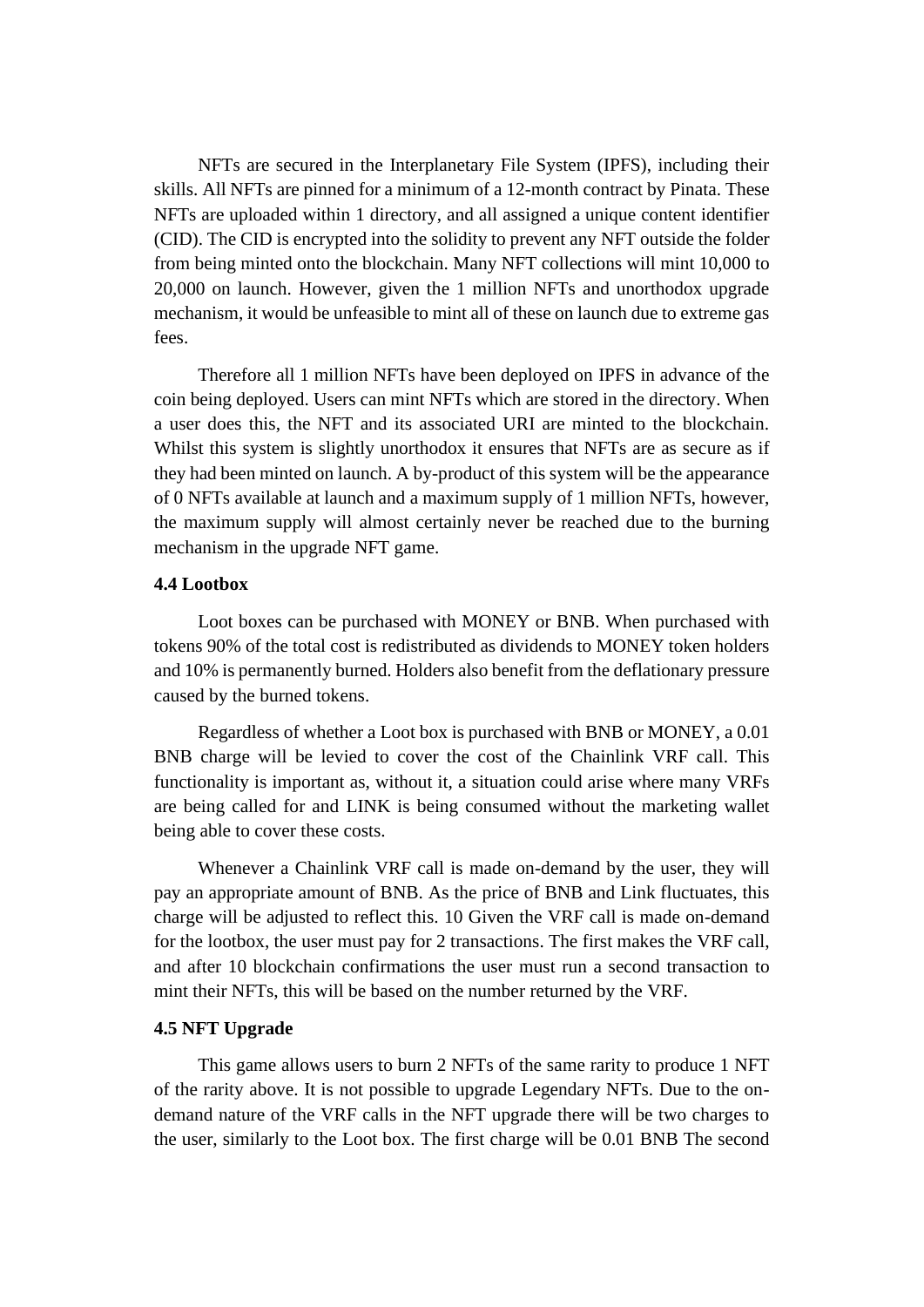charge will be significantly cheaper. Gas costs remain consistent across NFT upgrade calls.

#### **4.6 Marketplaces**

Common NFTs are not winnable in any loot boxes as these can only be purchased with tokens in the Marketplace. Similarly, to Lootboxes, 90% of the \$MONEY cost is distributed as dividends, the other 10% is burned. A percentage of higher rarities of NFT is also available for purchase from the Marketplace, but the majority will need to be won in games, loot boxes or upgraded.

Users can resell and trade MoneyTree NFTs on the BSC NFT marketplaces which MoneyTree has official stores setup. This includes Lootex.io, TofuNFT.com & NFTrade.com. Users are able to see all of their NFTs here along with the attributes and stats. Users can place bids or offer to outright purchase NFTs from each other and benefit from the built in escrow system.

## **5 User Interfaces**

#### **5.1 Claim Rewards**

Claim rewards acts as a hub for users to get a comprehensive overview of any rewards owed to them. From this dApp, users can claim their dividends, token rewards from games that don't award tokens automatically and any owed NFT prizes. Unopened Loot boxes can also be claimed in this dApp, if for instances, a user disconnects or leaves the page during a loot box purchase.

### **5.2 Front End**

Whilst MoneyTree has been developed to work fully on-chain and independently of a centralised front-end, the user experience is significantly reduced in the absence of an easy to use front-end. Hence, the website includes a front-end web application for each of the above dApps, The front end allows users to connect to Metamask and send web3 transactions through the front end. The end users experience is significantly more pleasant and less prone to errors using the front end; however, it is worth noting that \$MONEY can operate independently of any front end due to its fully on-chain design.

### **6 Future Development**

#### **6.1 Full Automation**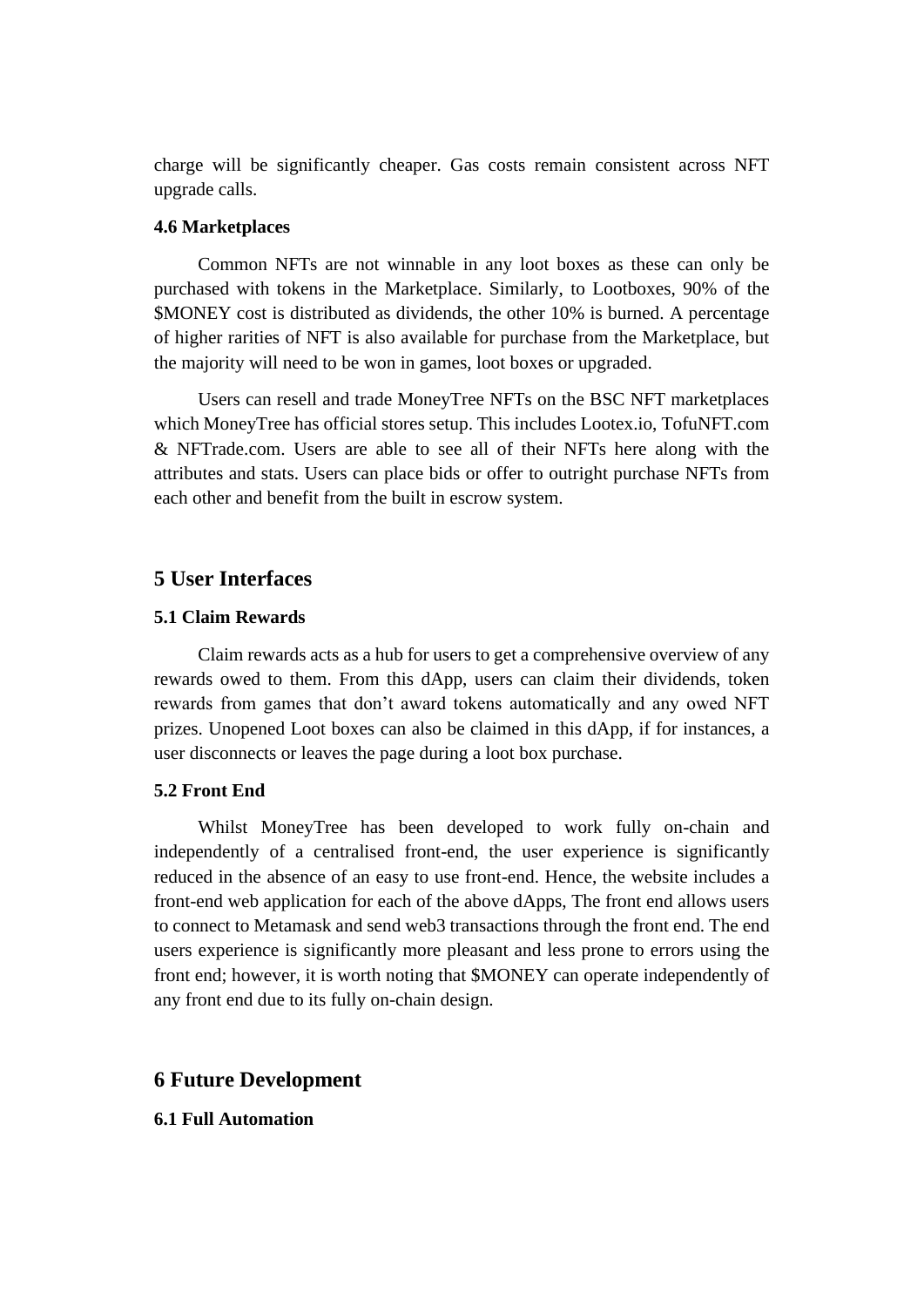MoneyTree aims to be a fully automated process that requires no manual intervention at any stage. Further integration with Chainlink is planned during Q1- 22 to add Keeper capabilities. Keeper will allow any functions currently being manually run, for example, the lottery, to be run on a periodic basis and in an automated fashion. Triggers can be set up to ensure that Keeper maintains all aspects of the smart contracts "upkeep." This will further enhance the decentralized design of MoneyTree and will provide investors with more confidence and security.

#### **6.2 Future games**

MoneyTree has been designed to have full mini game and NFT functionality on launch - this was to ensure users can benefit from a complete platform on day 1 without being reliant on promises and plans in a roadmap. Due to the rapidly changing nature of the industry, Money Tree will be constantly looking to expand the existing collection of games. Plans to utilize the NFTs attack, health and magic stats are in development and should be available by Q1-22 at the latest.

#### **6.3 Metaverse**

MoneyTree was built with the long term ambition to join the Metaverse as the decentralised arcade and casino. The Metaverse will require chance based games similar to the real world and MoneyTree is looking to provide this functionality in a statistically fair manner, eliminating the house edge and providing a fairer experience for all players within the Metaverse. Having all processes run on the blockchain provides the capability to easily develop additional user interfaces overlaid on the games, whether this is a website, a mobile app or a full fledged virtual reality application within the Metaverse.

## **7 Smart Contract Self Audit**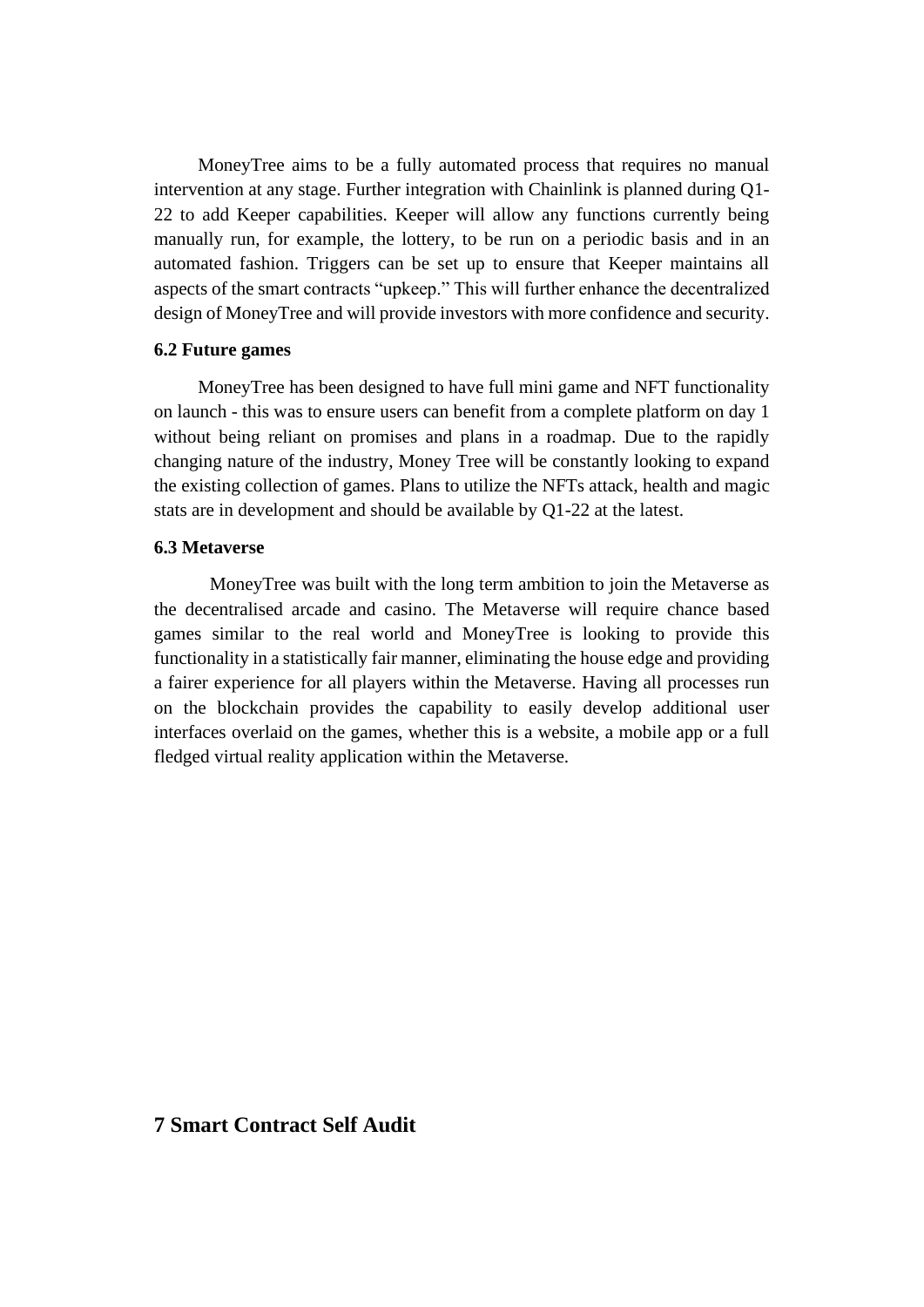MoneyTree is built with a transparency-first mindset with users having the ability to verify the integrity of every transaction and process that occurs within the platform. In line with this vision, all of the smart contracts have been self-audited, the results are provided below. All wallets used by the MoneyTree team or the platform itself are also listed below.

| <b>Wallet</b>                          | <b>Address</b>                             |
|----------------------------------------|--------------------------------------------|
| Pancakeswap                            | 0xb0036c7fe9d14ca4f27f90415c5b4c71061e8bbf |
| Team Wallet (Locked until 2024 DxSale) | 0x81e0ef68e103ee65002d3cf766240ed1c070334d |
| WhiteBIT                               | 0x33eac50b7faf4b8842a621d0475335693f5d21fe |
| Developer                              | 0x6f02797A1176F6DB9b7965DD42ea61D398cCBAf9 |
| <b>Unclaimed Dividends</b>             | 0x73ef41B761A9FD80C327F885Cd6dD08c30D05812 |
| <b>Unclaimed NFT Dividends</b>         | 0x43158D2c0932972000281fc9cE93750a658212fF |
| <b>Unclaimed Versus Mode</b>           | 0xcb5c44369095B7FCc4aB10bA1C090E8DA630a9BE |
| Marketing & Operational                | 0x9584AeeC19BEF61d284f590B71C564f363d84895 |
| Tax                                    | 0xb43cF85a531Eb975c87EE81aAd56Bb799E401466 |
| MoneyTree Deployer (For Upgrades)      | 0x7036EcaddF4811cD28E0e46FdBcf47411D501E33 |

*Official Wallets – Excluded from all rewards, prizes & taxes*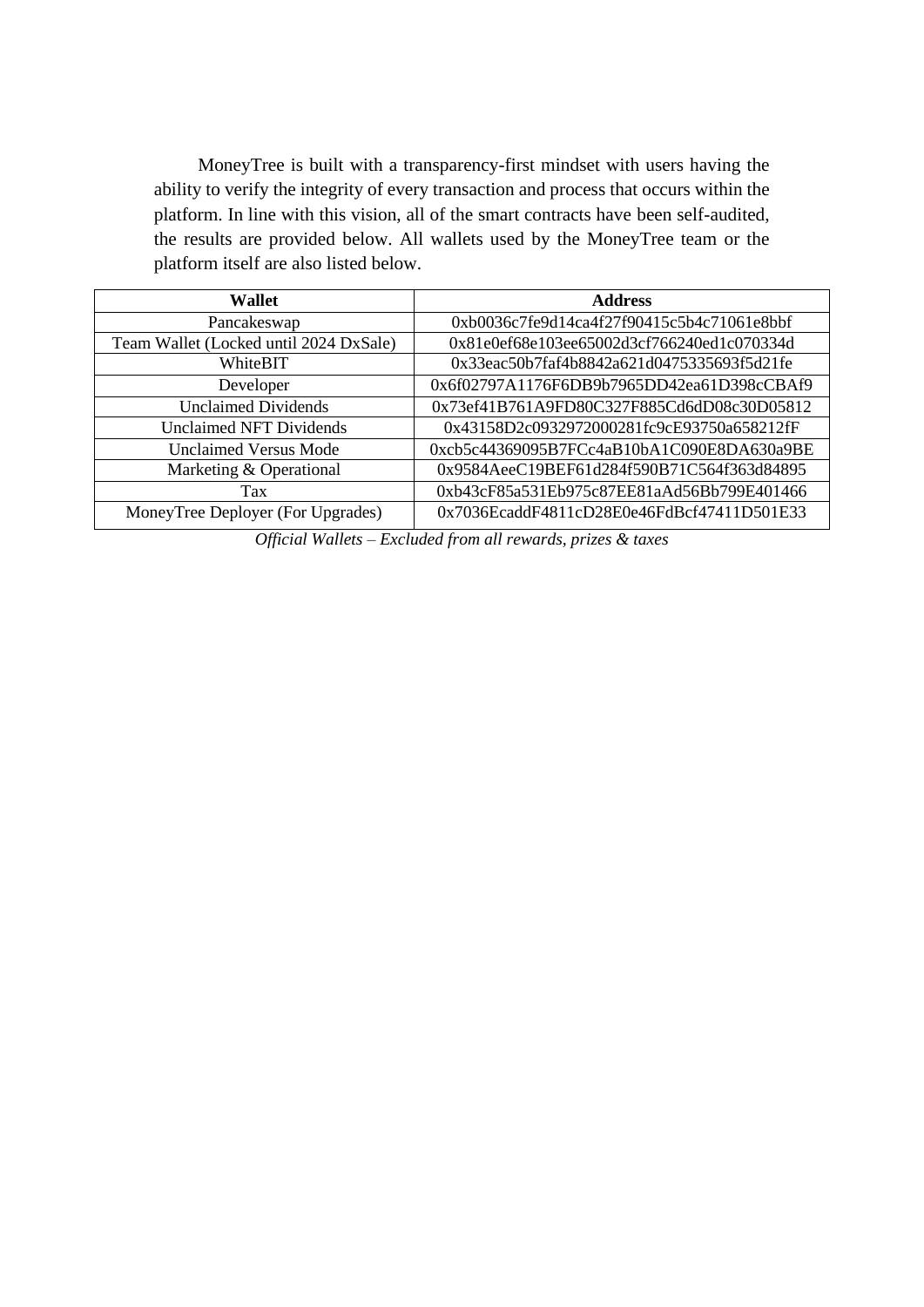# **Smart Contract Self Audit**

# **\$MONEY – 0x2d5b21074D81Ae888c01722ec0657f20521be893**



## **Functional Dependency Graph**



### **Inheritance Graph**



<https://mtnft.s3.us-east-2.amazonaws.com/MT-Inheritance.png>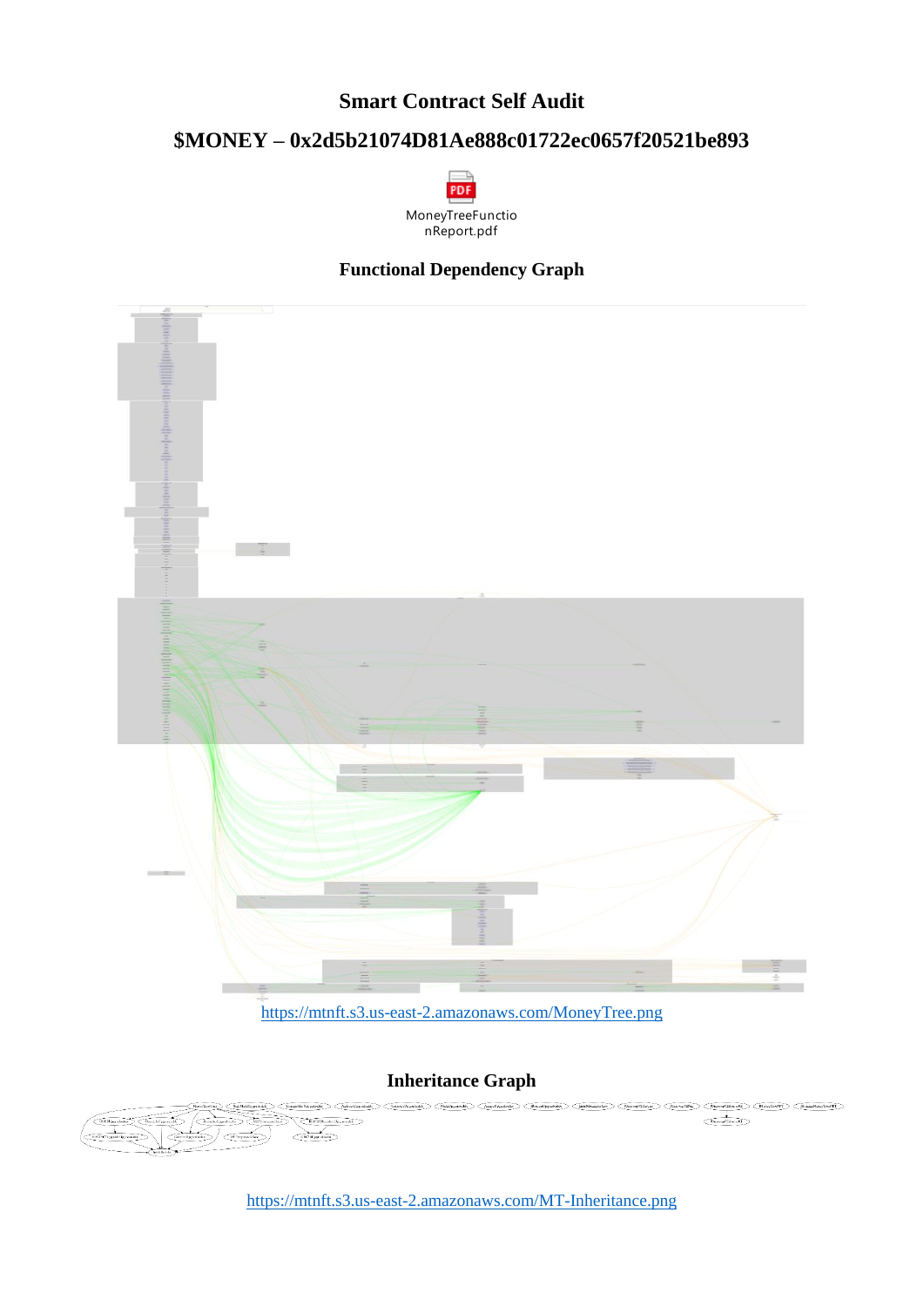# **Smart Contract Self Audit**

# **\$MTNFT - 0x1a67c38339589c0c1a1d02075090cbce786165fb**



# **Functional Dependency Graph**



## **Inheritance Graph**



<https://mtnft.s3.us-east-2.amazonaws.com/NFTs-Inheritance.png>